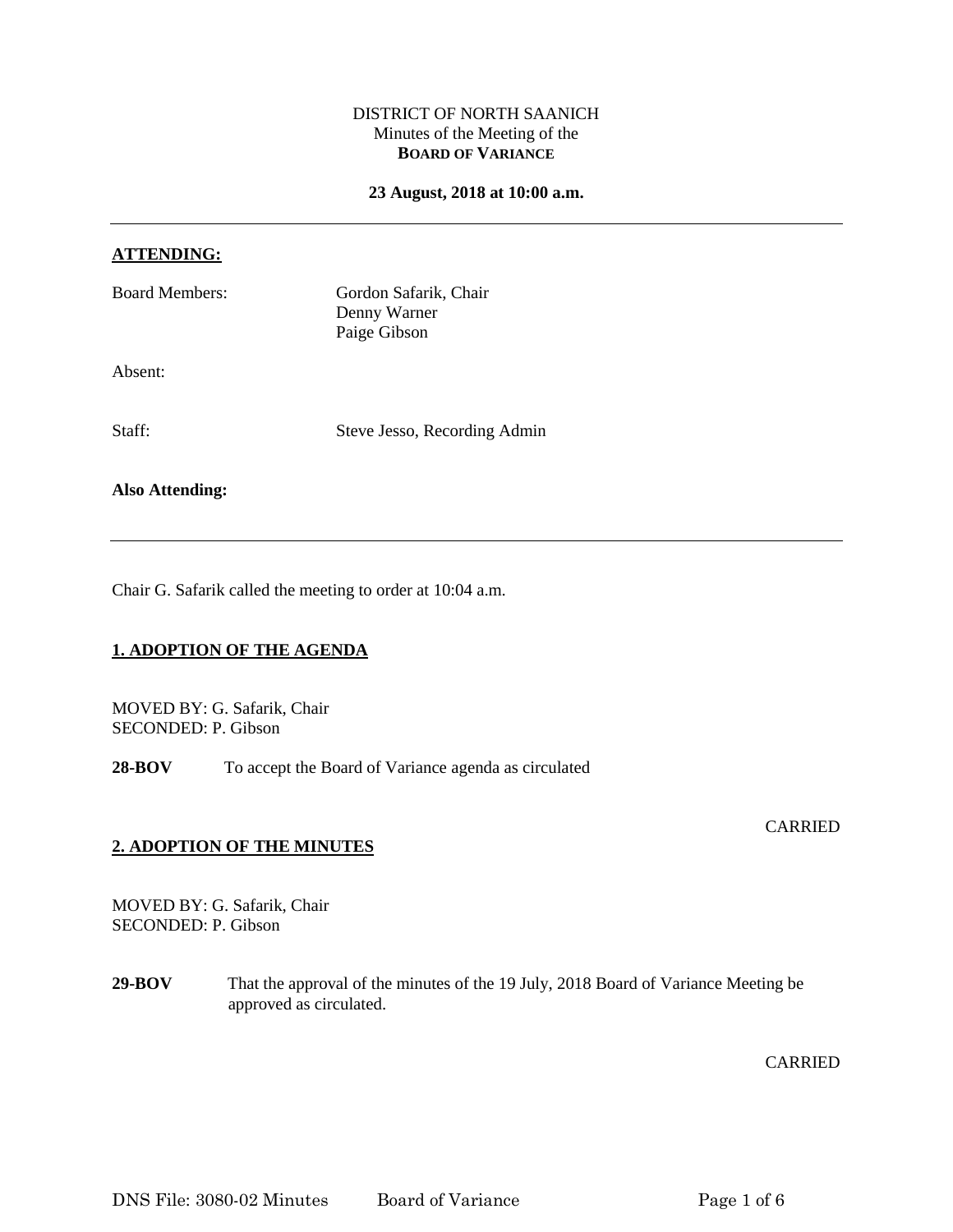# **3. APPLICATIONS**

**3.1 11325 Chalet Road –** To allow for an increase to maximum height and increase size of a former dwelling to be converted into an accessory building.

| a) | Location:        | Lot 3, Section 22, Range 3 West, Plan 7498                                                                                                                                                                                                                                                                                                                                                                                                                 |
|----|------------------|------------------------------------------------------------------------------------------------------------------------------------------------------------------------------------------------------------------------------------------------------------------------------------------------------------------------------------------------------------------------------------------------------------------------------------------------------------|
|    | Civic Address:   | 11325 Chalet Road                                                                                                                                                                                                                                                                                                                                                                                                                                          |
|    | Applicant/Owner: | Paul Thiessen                                                                                                                                                                                                                                                                                                                                                                                                                                              |
|    | Variance:        | The applicant is requesting to vary section $502.2.4(c)$ of Zoning                                                                                                                                                                                                                                                                                                                                                                                         |
|    |                  | Bylaw No. 1255 in order to increase the maximum height for<br>an accessory building located within a Single Family<br>Residential 2 Zone (R-2) from 5.6m to 7.16m, an increase of<br>1.56m or 28%. The applicant is also requesting to vary section<br>502.2.4(b)(iii) of Zoning Bylaw No. 1255 in order to increase<br>the maximum size of an accessory building located within a<br>Single Family Residential 2 Zone $(R-2)$ from $102m^2$ to $134m^2$ , |
|    |                  | an increase of $32m^2$ or $31\%$ .                                                                                                                                                                                                                                                                                                                                                                                                                         |

#### **Correspondence**:

In Support: Email: David and Tricia Nickle (11/07/18), Email: Christine Kenwood & Andy Robinson (10/08/18) Email from Eddy and Barb Butler (12/07/18), Email: David Whitehead (13/07/18) Email from Ralph Salomons (12/07/18), Email: Suzannah Hahrt (13/07/18)

Chair, G. Safarik began by asking for any comments from the gallery.

Paul Thiessen, 1580 Lands End Rd took the podium. He inquired if he must reiterate comments he made to Board members during the site visit.

Chair, G. Safarik responded that he would have to do so.

Mr. Thiessen said that he had a total of 16 total letters of support, with no negative feedback from anyone. He stated that his hardship was due to environmental purposes and that taking down a perfectly good structure they thought was an already conforming structure would detract from the visual appeal of the property and that their neighbours agree. They plan on bringing it up to shape to look better. Mr. Thiessen concluded by saying he does not think having building there will affect anyone's enjoyment of their community.

Chair, G. Safarik thanked Mr. Thiessen and asked for comments from the gallery. There were none.

Chair called the question as there was no further discussion.

MOVED BY: P. Gibson SECONDED: Chair, G. Safarik OPPOSED:

#### **30-BOV**

*That the request to vary section 502.2.4(c)of Zoning Bylaw No. 1255 in order to increase the maximum height for an accessory building located within a Single Family Residential 2 Zone (R-2) from 5.6m to 7.16m, an increase of 1.56m or 28%. The applicant is also requesting to vary section 502.2.4(b)(iii) of Zoning Bylaw No. 1255 in order to increase the maximum size of an accessory building located within a Single Family Residential 2 Zone (R-2) from 102m<sup>2</sup> to 134m<sup>2</sup> , an increase of 32m<sup>2</sup> or 31% be granted.*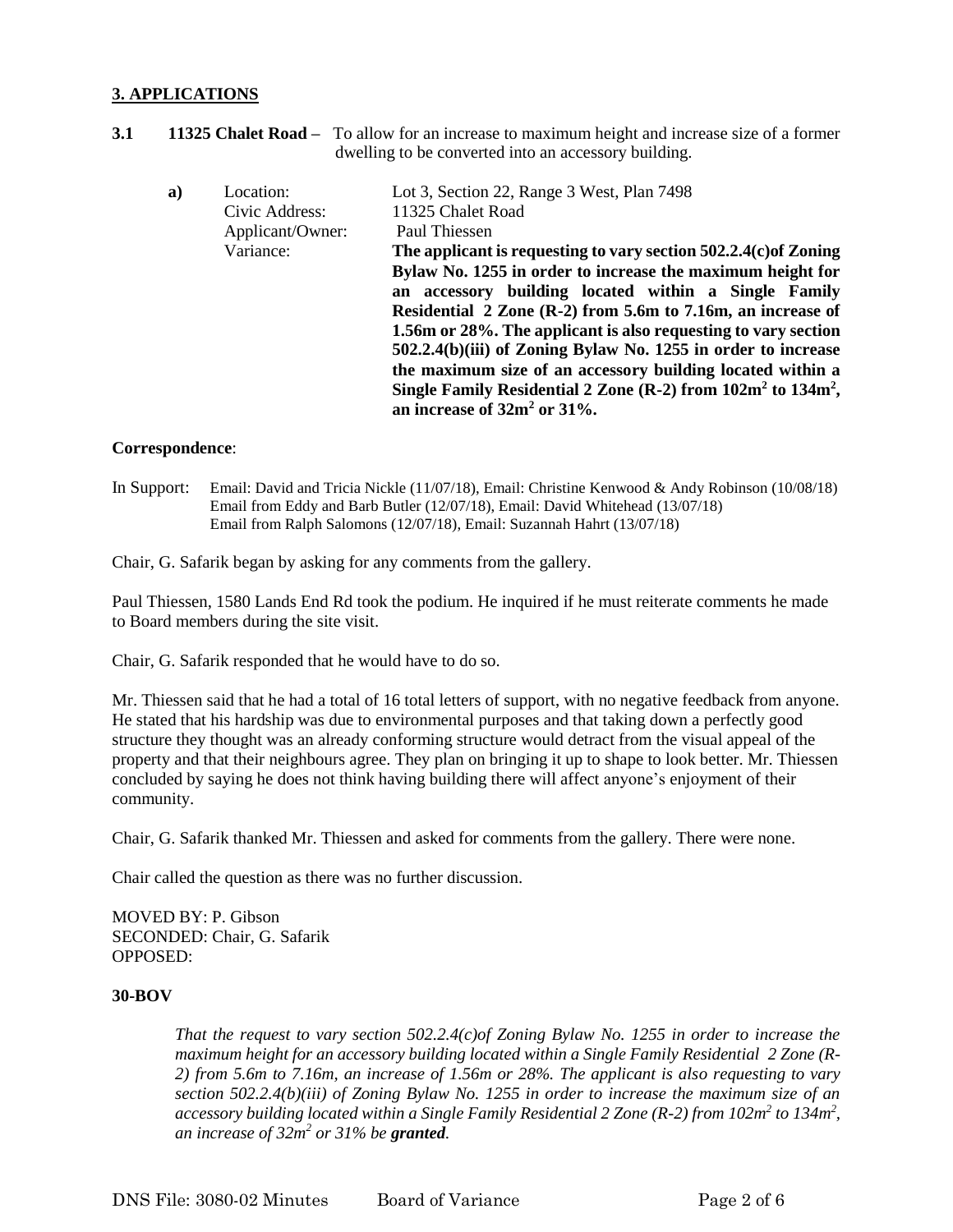**3.2 10949 Madrona Drive** - To allow for a decrease in minimum rear setback to maintain position of an accessory structure (storage shed).

| a) | Location:        | Lot 21, Block 91, Section 19, Range 3 West, Plan 1211                                                                                                           |
|----|------------------|-----------------------------------------------------------------------------------------------------------------------------------------------------------------|
|    | Civic Address:   | 10949 Madrona Drive                                                                                                                                             |
|    | Applicant/Owner: | Karen Jackson                                                                                                                                                   |
|    | Variance:        | The applicant is requesting to vary section $502.2.3(d)(v)(A)$ of                                                                                               |
|    |                  | Zoning Bylaw No. 1255 in order to decrease the minimum side                                                                                                     |
|    |                  | setback for a carport attached to a principal building located<br>within a Single Family Residential $2 \text{ Zone (R-2) from } 1.5 \text{m to } 1.5 \text{m}$ |
|    |                  | 0.89m, a decrease of 0.61m or 41%, as well as a decrease of the<br>minimum combined side setback from 4.5m to 3.99m, a                                          |
|    |                  | decrease of $0.51m$ or $11\%$ .                                                                                                                                 |

## **Correspondence**: None

In Support: N/A

Chair, G. Safarik began by asking for any comments from the gallery.

Karen Jackson from 10949 Madrona Dr took the podium. She stated she was applying for a variance to extend the carport on her property, replacing the old one with the wider version. She stated that the carport does not affect her neighbours visually. Mrs. Jackson said that her neighbours had no complaints with a 12 ft wide carport and that it is a standard size for cars. She mentioned that her current carport barely accommodates the size of her car.

Chair, G. Safarik thanked Mrs. Jackson and asked for any comments from the gallery. There were none.

Chair called the question as there was no further discussion.

MOVED BY: D. Warner SECONDED: Chair, G. Safarik OPPOSED:

## **31-BOV**

*That the request to vary section 502.2.3(d)(v)(A) of Zoning Bylaw No. 1255 in order to decrease the minimum side setback for a carport attached to a principal building located within a Single Family Residential 2 Zone (R-2) from 1.5m to 0.89m, a decrease of 0.61m or 41%, as well as a decrease of the minimum combined side setback from 4.5m to 3.99m, a decrease of 0.51m or 11% be granted.*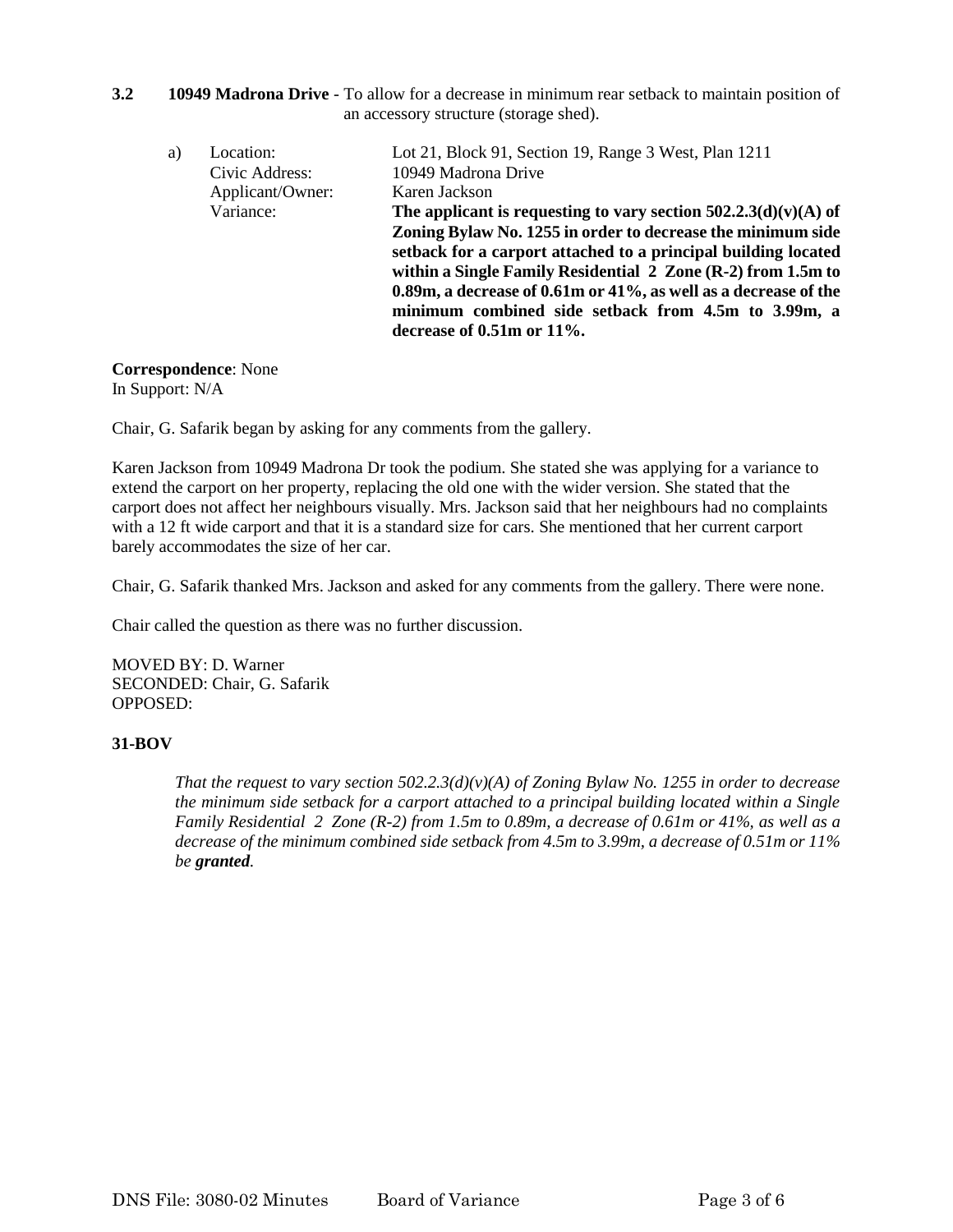# **3.3 10945 Greenpark Drive** – To allow for an increase in the amount of trees to be cut on property.

| a) | Location:        | Section 20, Range 2 East, Plan 009-422-013                    |
|----|------------------|---------------------------------------------------------------|
|    | Civic Address:   | 10945 Greenpark Drive                                         |
|    | Applicant/Owner: | Roger Garside                                                 |
|    | Variance:        | The applicant is requesting to vary section $6.3(b)$ of Tree  |
|    |                  | Protection Bylaw No. 935 in order to increase the maximum     |
|    |                  | number of trees that may be cut in one calendar year on a     |
|    |                  | parcel of land larger than 0.4 hectares from 150 trees to 276 |
|    |                  | trees, an increase of 126 trees or 84%.                       |

### **Correspondence**: None

In Support: N/A In Opposition: Email: Margaret White (21/08/2018)

**Chair, G. Safarik** began by asking for any comments from the gallery.

**Roger Garside** from 11353 Hummingbird Place took the podium. Mr. Garside delivered maps to each Board member to provide a better idea to the nature of his request. He requested approval to remove trees that would remain on property after cutting the maximum number of trees allowed per calendar year. He stated the reason for wanting to get it done quickly is to want to get going ahead with the project before the weather gets too bad and it becomes a mess. Mr. Garside explained that the trees will definitely be coming down during the construction process of the subdivision and that they have an opportunity and window to strengthen the remaining area for other birds and such that will be in the area at the time.

**P. Gibson** asked Mr. Garside for an anticipated timeline of completion.

**Roger Garside** replied it should be less than two months and that Staff had said that by law they must respond within this length of time however due to the amount of paperwork involved with the project it could go beyond and they had been permitted to go ahead and begin work on the site which is what he has been doing the past few weeks. He said the  $6<sup>th</sup>$  of September is when they wish to begin removing trees from the roadway and south property line to permit a fence and walking path. He emphasized he would not be removing any more trees citing frequent meetings with Council and planning/rezoning committees.

**Paige Gibson** requested his assertion on record that once he (Mr. Garside) obtains that PLA in four and a half weeks or so that he will be authorized to take them down regardless of whether he gets a variance today or not. Mr. Garside affirmed this to be true.

**Chair, Gordon Safarik** thanked Mr. Garside for his statements and asked if anyone wished to speak to this motion.

Chair called the question as there was no further discussion. It was moved by D. Warner and Chair, G. Safarik who asked if there was any further discussion regarding this motion.

**P. Gibson** added that the only issue she struggled with was not so much the application as it was that in her opinion, an 84% increase was not minor and that it was more suitable for Council however would be "happily outvoted about that" citing her concern was the jurisdiction law as opposed to the impact on the property.

**Mr. Garside** said he believes the situation was where it was as it was the only real way to deal with it – that all concerned were aware it was more trees than permitted in a calendar year however with the project ongoing for two years, his assertion that all involved wished to move forward with everything, and that the Board of Variance deals with tree issues therefore it's the suggested route to take in order to resolve the matter of language of the permit process being "flawed."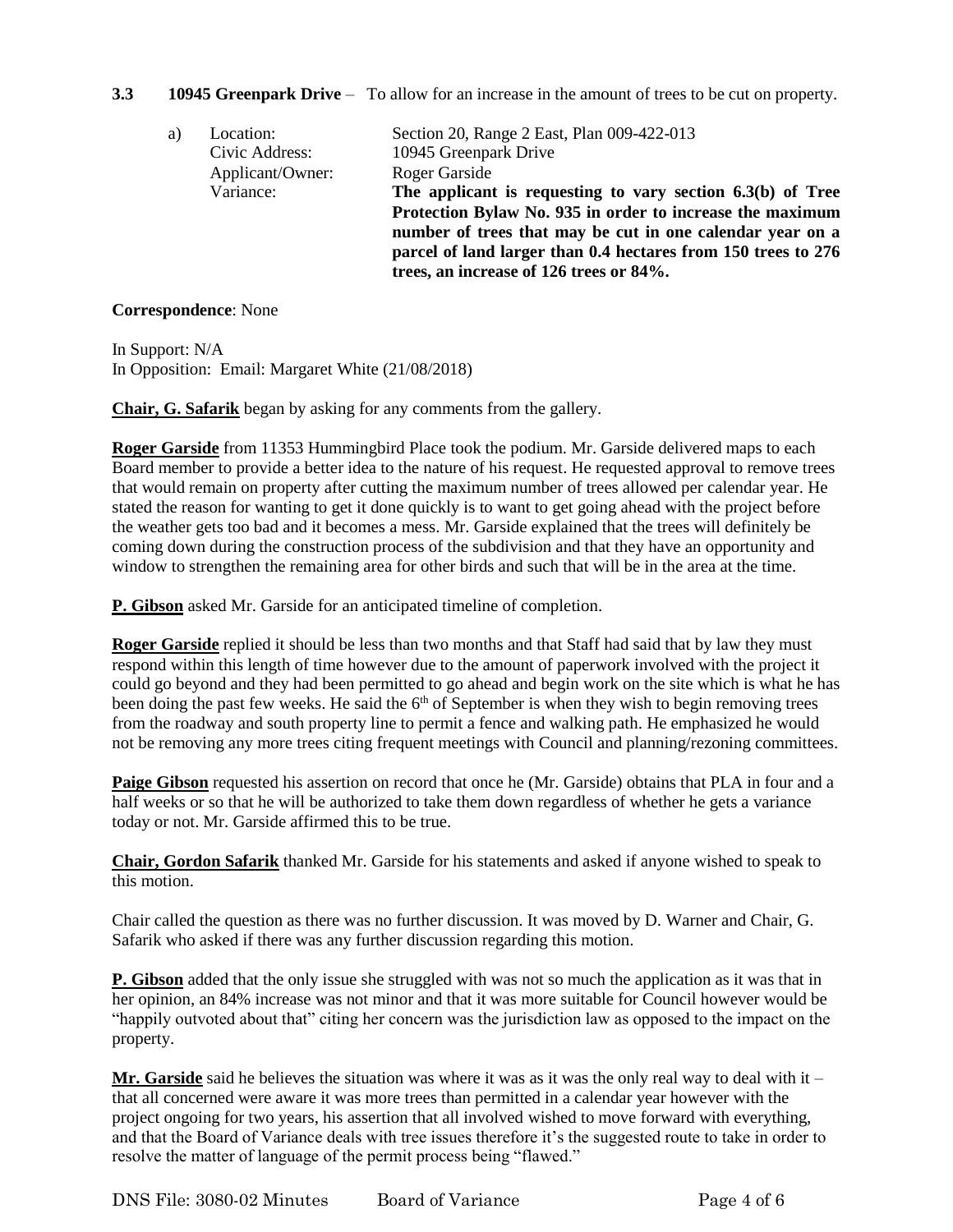**Mr. Garside** re-iterated that Council is well aware of the issue and that he has spoken to all of the neighbours and all understand what would be happening.

**Chair, Gordon Safarik** thanked Mr. Garside, agreeing with P. Gibson that this variance is generally of a higher magnitude than they are accustomed to, though he added he himself has no problems with the application.

MOVED BY: D Warner SECONDED: Chair, G. Safarik ABSTAINED: P. Gibson

## **32-BOV**

*That the request to vary section 6.3(b) of Tree Protection Bylaw No. 935 in order to increase the maximum number of trees that may be cut in one calendar year on a parcel of land larger than*  0.4 hectares from 150 trees to 276 trees, an increase of 126 trees or 84% be approved conditional *upon adoption of Bylaw 1443.*

| 3.4 | 771 Towner Park Rd – |                                                              | To allow for decrease to setbacks to allow for increase of carport size.                                                                                                                                                                                                                                                                                                                                                  |  |
|-----|----------------------|--------------------------------------------------------------|---------------------------------------------------------------------------------------------------------------------------------------------------------------------------------------------------------------------------------------------------------------------------------------------------------------------------------------------------------------------------------------------------------------------------|--|
|     | a)                   | Location:<br>Civic Address:<br>Applicant/Owner:<br>Variance: | Lot 8, Section 16, Range 2 West, Plan 3577<br>771 Towner Park Rd<br>Ian Baker on behalf of James and Sharon Duke (owners)<br>The applicant is requesting to vary section $502.2.4(b)(ii)$ of<br>Zoning Bylaw No. 1255 in order to increase the maximum size<br>of an accessory building located within a Single Family<br>Residential 2 Zone (R-2) from $65m^2$ to $115.94m^2$ , an increase<br>of $50.94m^2$ or $78\%$ . |  |

#### **Correspondence**:

In Support: Letter from Carole MacDonald (dated 27 July 2018) Letter from Virginia Smith (dated 29 July 2018) Letter from owners at 738 Towner Park Rd (Irene Dunic), 802 Towner Park Rd (Joanne Tsu)

**Chair, G. Safarik** began by asking for any comments from the gallery.

**Jim Duke** from 771 Towner Park Road took the podium. Stated his request is for a variance to allow him to extend a two car garage into four equal bays. He indicated he was joined by his builder and designer, and a good neighbor of his who would be the most affected by his variance application. He explained his hardship comes from having a long narrow lot with some constraints such as an easement on his neighbours side (his east side), and a wildlife corridor on the west side. Stated the garage is attached to the breezeway its nature as being legally non-conforming (was when it was first built) that defines the garage as an accessory building and he is seeking a variance that allows him to complete the garage that does not offend the sensibilities of his neighbours, mentioning that they did not have any objections to it and would allow him to get his vehicles into the new space.

**Chair, G. Safarik** asked if there were any questions or comments.

**P. Gibson** wished for it to be known and on record that she does know this family but did not discuss this application.

Chair called the question as there was no further discussion.